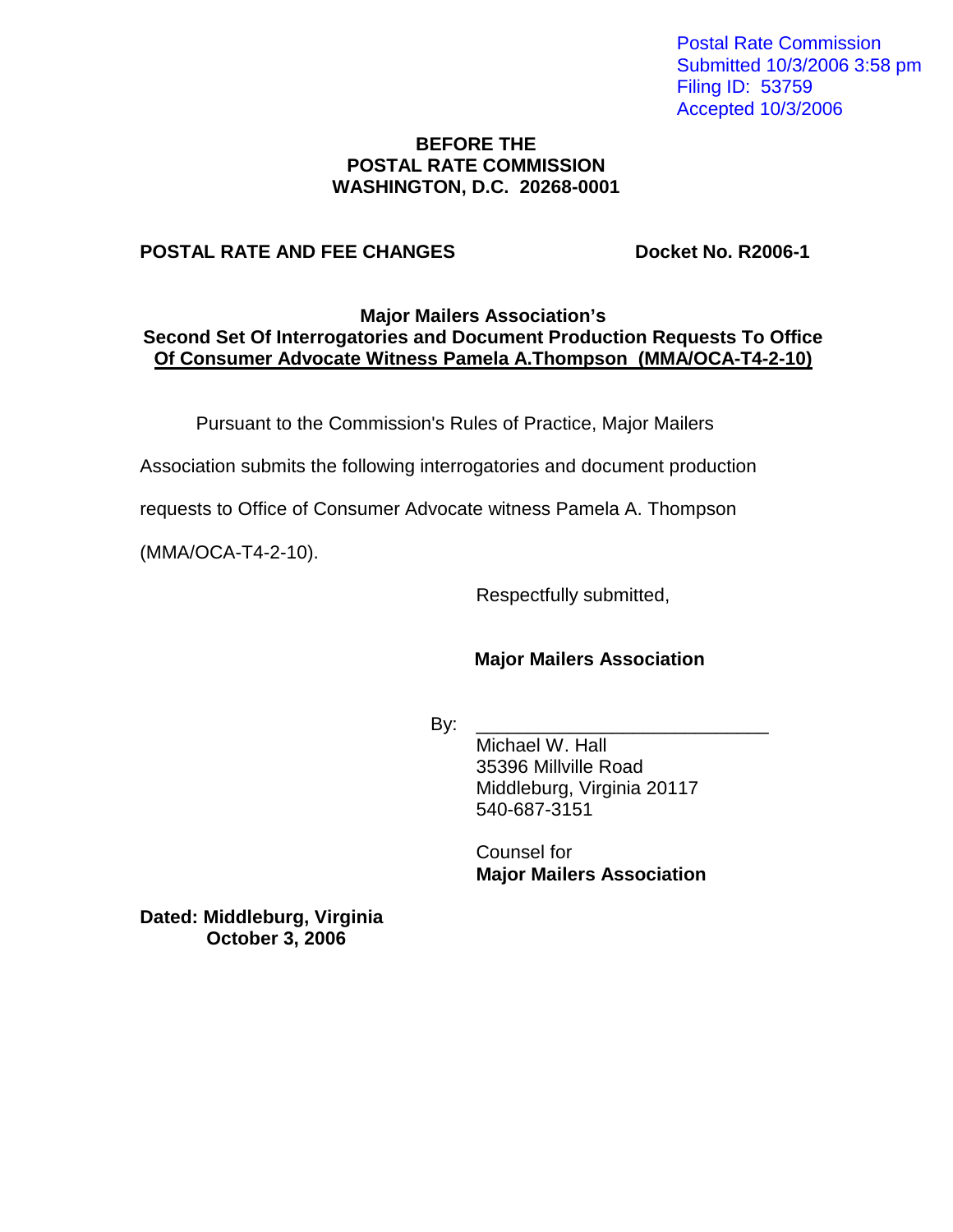### **MMA/OCA-T4-2**

On page 3 of your testimony, you state, "[t]he letter monopoly exists to hold down rates for the more costly pieces of mail and provide mail service to all." Please define precisely what you mean by "more costly pieces" and provide the source of your definition.

### **MMA/OCA-T4-3**

On page 4 of your testimony, you state that "[t]he monopoly's existence is such that one does not have to give large discounts to those mailers of cleaner mail (automation compatible) and shift more of the cost of the universal service to those mailers who are unable to provide discounted mail."

- A. Please provide the source of any information whereby the Private Express Statutes say anything whatsoever about providing large discounts to mailers who send out mail that is less expensive to process and deliver.
- B. Please explain your understanding of how the Private Express Statutes impact, if at all, the Postal Service's ability to offer workshared discounts.

# **MMA/OCA-T4-4**

Please refer to Table 1 on page 8 of your testimony and Library Reference OCA-LR-5, file "OCA Rates" where you provide your proposed First-Class Single Piece rates

- A. Please provide the total amount of revenue that you project will be lost to the Postal Service as a direct result of your proposal to eliminate the additional ounce rate for Single Piece letters weighing up to 4 ounces.
- B. Please provide the total amount of revenue that you project will be lost to the Postal Service as a direct result of your proposal to eliminate the additional ounce rate for Presorted letters weighing up to 4 ounces.
- C. Please provide the total amount of revenue that you project the Postal Service will gain as a direct result of your proposal to increase the first ounce rates for Presorted letters weighing up to 4 ounces.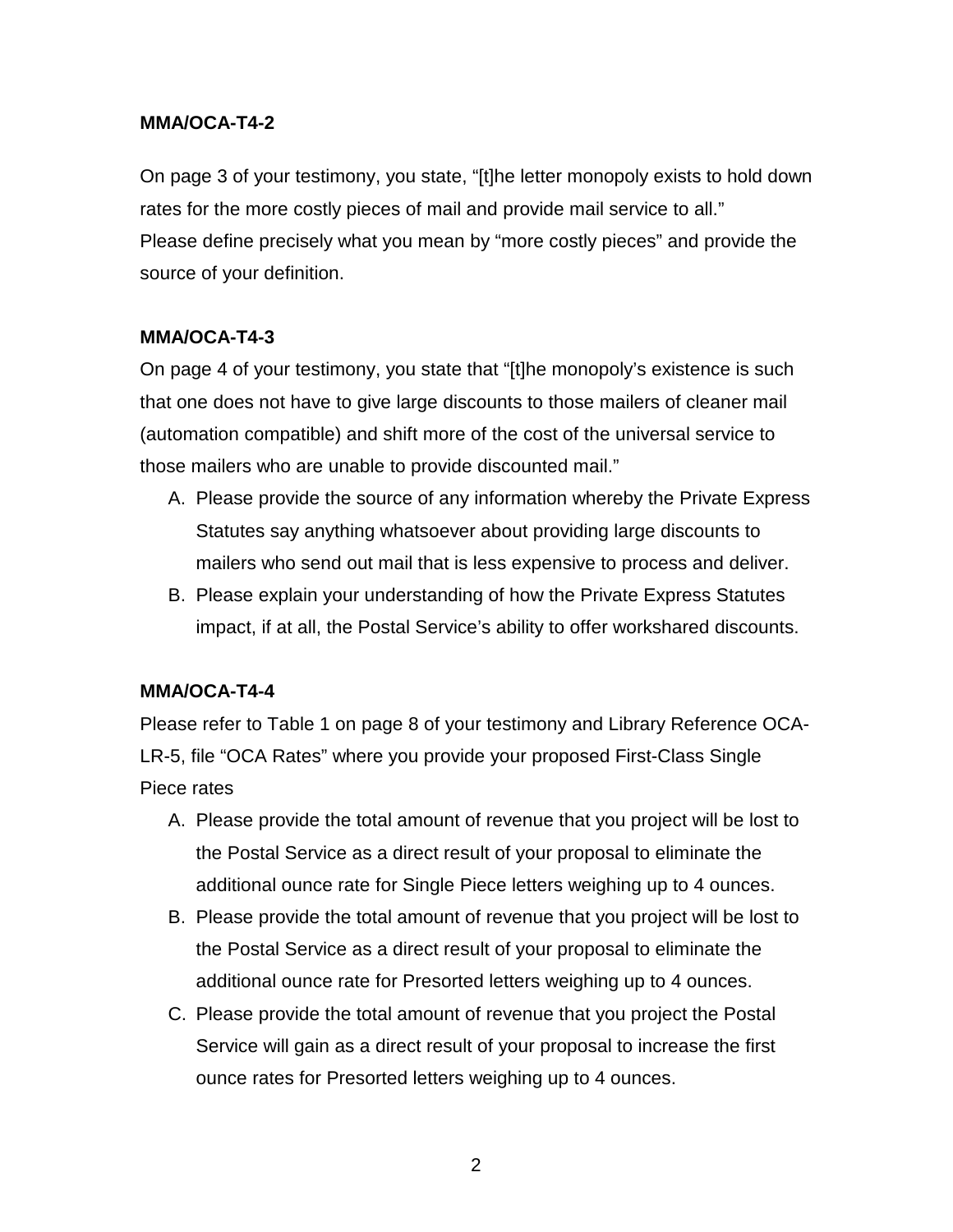- D. Please confirm that you simply adopted the Postal Service's proposal to lower the QBRM discount from 3.2 cents to 2.5 cents, and that you offered no independent analysis or judgment as justification for that proposal. If you cannot confirm, please provide citations to the portion(s) of the evidence you offer to support reducing the QBRM discount from 3.2 cents to 2.5 cents.
- E. In Library Reference OCA-LR-5, file "OCA Rates," under the word "Presorted" (Row 19) should the word "Non-presorted" on Row 20 be "Nonautomation?" If not, please explain.
- F. Would you agree that it is fair to say that, in order to finance your proposal to eliminate the additional ounce rates for First-Class Single Piece letters weighing up to 4 ounces, you propose to increase the first ounce rates for Presorted letters weighing up to 4 ounces. If you do not agree, please explain.

### **MMA/OCA-T4-5**

On page 18 of your testimony, you state that since R2000-1, "the Commission has continued to maintain that the BMM benchmark method is the appropriate method for determining First-Class automation rates."

- A. Please confirm that, in the quoted passage, you are referring to R2001-1 and R2005-1. If you do confirm, please provide citations to the specific rulings and/or statements you relied upon. If you do not confirm, please indicate all the proceedings (after R2000-1) in which you believe the Commission has continued to maintain BMM as the benchmark from which to measure workshared mail cost savings and provide citations to the specific rulings you relied upon.
- B. Please confirm that, if an average Presorted letter was not presorted and was sent out as First-Class Single Piece, it would be mailed in "bulk" (which you may define), would be faced, prepared in trays, be brought to a local post office, and would be presented at a BMEU and not a window. Please support your answer.

3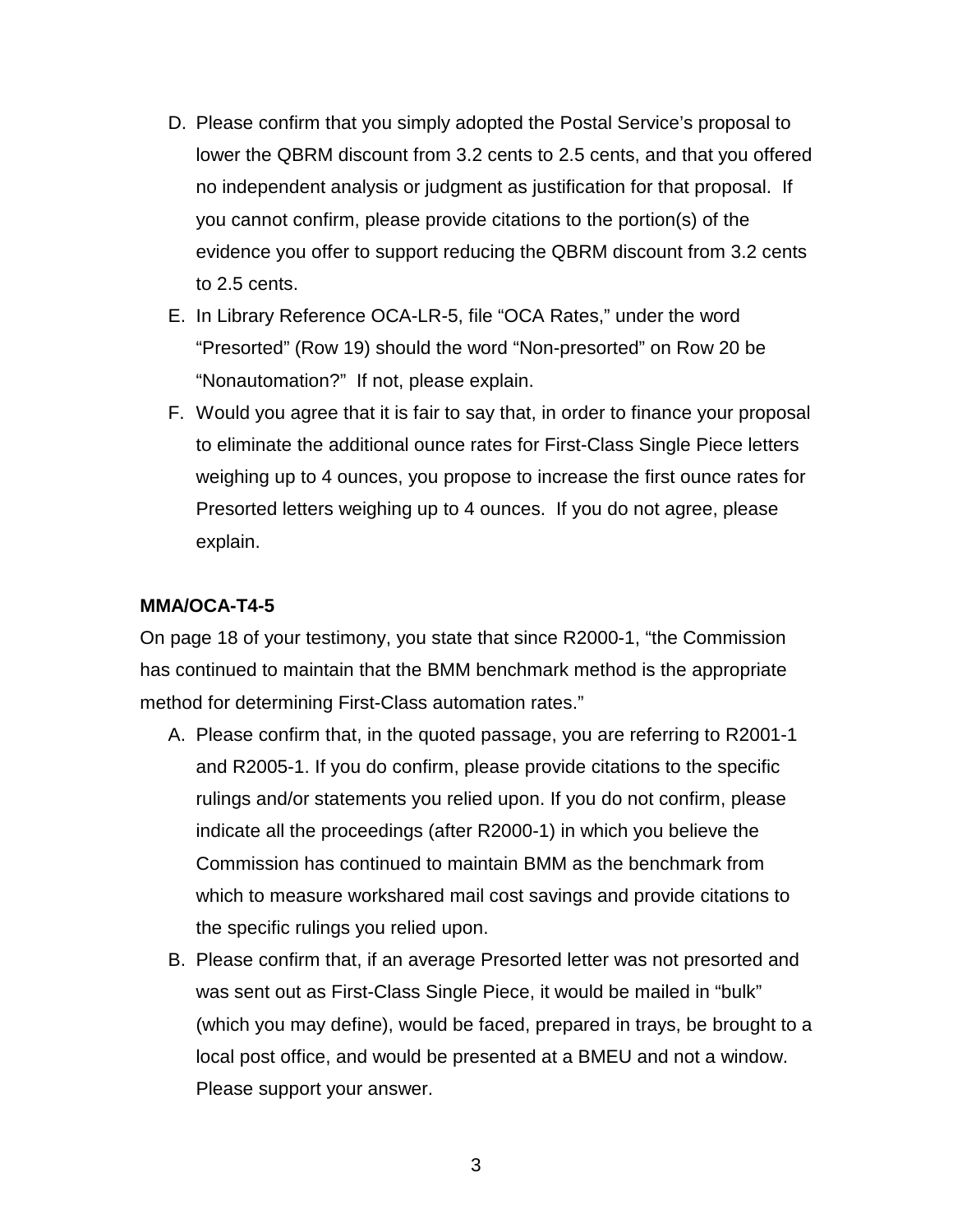C. Please confirm that all of the factors that influence the growth in Presorted mail volume today are the same as those that affected the growth in Presorted mail volume when the BMM benchmark was established almost ten years ago. Please support your answer by identifying all factors that you believe affected the volume of Presorted mail when the BMM benchmark was first adopted and indicate how they have changed since that time.

# **MMA/OCA-T4-6**

On page 18 of your testimony, you state "[t]he USPS's proposal may encourage worksharing, but does so at the expense of First-Class single- piece mailers." Do you believe that, at the Postal Service's proposed rates in this case, workshared letters would be cross-subsidized by revenues from Single Piece letters? Please explain and support your answer. Please refer to average attributable costs and revenues for First-Class Single Piece and Presorted mail as part of your response.

#### **MMA/OCA-T4-7**

Please refer to your response to MMA/OCA-T4-1 where you compute the implicit cost coverage for First-Class workshared letters as 338%.

- A. Does this mean that for every \$1 of direct and indirect cost to process an average workshared letter, the Postal Service receives \$3.38 in revenue? If not, please explain.
- B. Please provide examples of any commodity, product or service that you know of that is regulated and generates revenues that are more than three times the amount of direct and indirect costs to produce that commodity, product or service.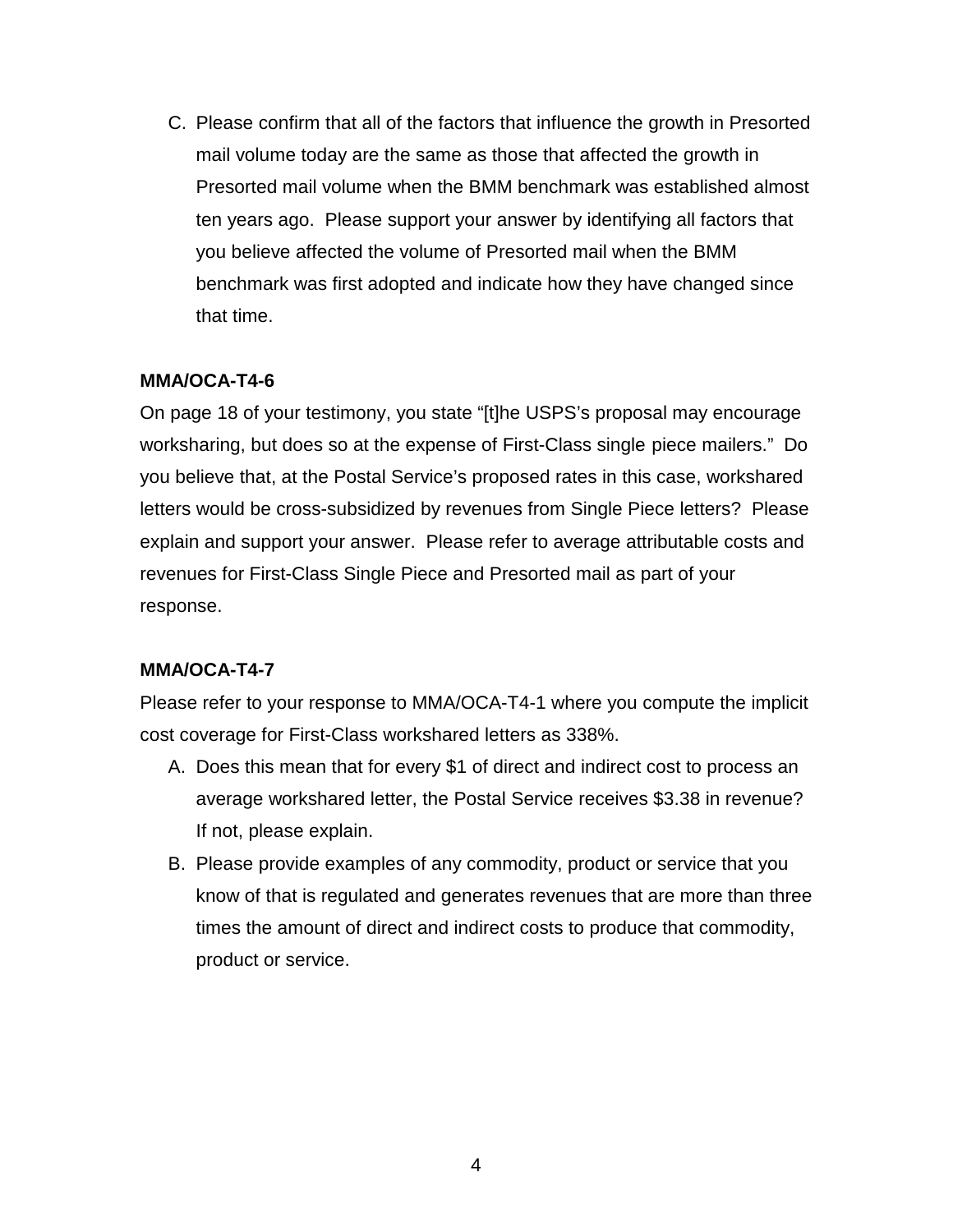### **MMA/OCA-T4-8**

Please refer to Library Reference OCA-LR-5, WP-FCM-18 and your testimony on page 18 where you indicate that you start with the BMM rate of 42 cents from which you subtract the MAADC savings of 5.8 cents to derive the OCA recommended MAADC rate of 36.2 cents.

- A. Please confirm that the MAADC unit cost savings from Library Reference USPS-LR-L-141 is 5.831 cents, yet you have used 5.821 cents. If you cannot confirm, please provide the exact source of the 5.821 used in Library Reference OCA-LR-5. If you can confirm, please explain why there is a difference.
- B. Please confirm that, to support your proposed rates for First Class workshared mail, you have accepted the entire analysis provided by the Postal Service in Library Reference USPS-LR-L-141 as the basis for your derived cost savings. If you cannot confirm, please identify exactly what aspects of the USPS-LR-L-141 analysis that you have accepted and what aspects you have not accepted, and, for each explain the reasons why you accepted or did not accept it.
- C. Please confirm that the workshared cost analysis presented in Library Reference USPS-LR-L-141 was not provided by the Postal Service as part of its direct rate request, but was provided as an institutional answer only in response to a Presiding Officer's Information Request (POIR) that requested for an update of the Postal Service's workshared cost savings analysis presented in R2005-1. If you cannot confirm, please explain.
- D. Please confirm that you relied upon the USPS-LR-L-141 analysis because you believe it represents the most recent methodology relied upon by the Commission. If you cannot confirm, please explain.

# **MMA/OCA-T4-9**

Please refer to Library Reference USPS-LR-L-141, pages 2 and 6, where the Postal Service has derived the CRA unit costs, broken down by proportional, worksharing fixed, and nonworksharing fixed, for BMM and Automation letters,

5